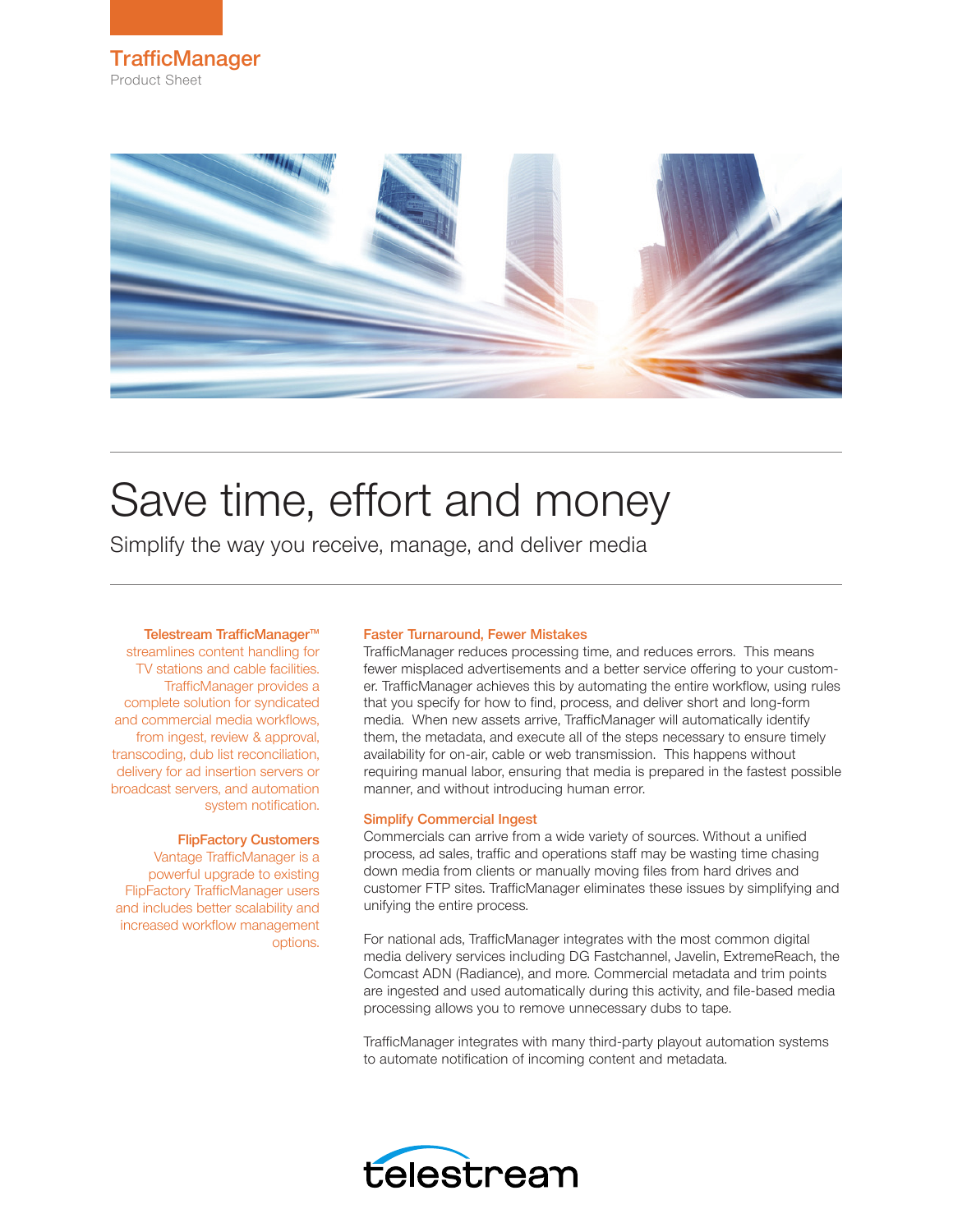For local and regional ads, TrafficManager includes a customizable upload portal, allowing you to provide clients with a web page where they can perform uploads of commercials within a web browser. Clients can enter metadata and provide the asset, and the resulting upload can move into TrafficManager's review and approval tools.

Finally, TrafficManager dub list analysis tools let you quickly see the status of the assets you need. Your traffic and operations staff can see at a glance if any commercials have not yet arrived, narrowing their search to only the assets which need attention.

#### Syndicated Content Support

TrafficManager's new Syndicated Content management system is a powerful upgrade to existing automated and manual ingest workflows. Syndication support makes it easy for personnel to create and use templates to process episodic content and edit the running order of ads and other segments, and then preview material prior to sending to air.

#### Ensure Compliance

TrafficManager helps to ensure that you are meeting regulatory requirements. It automatically performs loudness analysis and correction during transcoding, can detect when captions are not present in commercials, and can notify you when any asset is not meeting your specifications. This file-based preprocessing makes sure that national compliance requirements (such as the U.S. CALM Act) are met. TrafficManager also generates web caption files such as SMPTE 2052, again ensuring accessibility requirements are met regardless of your distribution channel. Finally, Traffic-Manager streamlines the legal compliance review process with web-based review & approval tools and automated proxy generation.

### A Scalable, Flexible Workhorse

TrafficManager is a flexible tool that allows you to scale your operation as necessary.

Build rules for different stations or cable channels simply by mapping out naming, dub list and distribution requirements. If you're starting with tape, you can use Telestream's Lightspeed® Live Capture to ingest media with metadata directly into TrafficManager. Locally generated promos and ads can also be imported from your station's edit suites.

### Lightspeed® Technology

Add Telestream's Lightspeed Server to improve transcoding performance and throughput. Lightspeed Server is a 1RU device that utilizes multiple GPUs and CPU cores to accelerate video processing and H.264 transcoding through the use of Telestream's exclusive Lightspeed technology. Enhanced deinterlacing, resizing, and accelerated H.264 encoding will significantly improve your image quality and reduce transcoding time.

#### Scalable, rock-solid server software

TrafficManager runs on Windows server. Built upon the award-winning Vantage media processing platform, TrafficManager ensures high performance and integrates the world's leading file-based transcoding technology. Automatic pause-and-resume capability ensures that high-priority media is processed as quickly as possible. The addition of Vantage Array enables full scalability, load-balancing and redundancy, giving you enterprise-class 24/7 reliability and auto-failover. Processing can take place on one or multiple load-balanced servers providing high-volume processing to meet your exact workflow needs.

### Best in class customer support

Telestream is known for providing unparalleled customer service and support. You can rest assured that Telestream's worldwide team of highly-skilled technicians are available to provide the quick and comprehensive support and guidance you need to fully leverage the power of your Telestream product.

### Technical Specifications

#### What's Included in TrafficManager

- Integrations with national commercial and syndicated delivery services
- Upload portal for local & regional commercial submissions over the web
- 5-user web portal for asset inventory searching, review & approval, and metadata entry
- Dub list analysis & job triggering tools
- Template creator for Syndicated content, and special Syndicated Content Management portal for managing episodic and other long-form material
- Analysis Pro and loudness correction tools
- Automation system notification via BXF, XML and dub lists
- Transcoding for web, mobile and edit file formats
- Broadcast Model: Transcoding for all major broadcast and MXF format
- Cable/IPTV Model: Transcoding for MPEG-2 and H.264 TS outputs